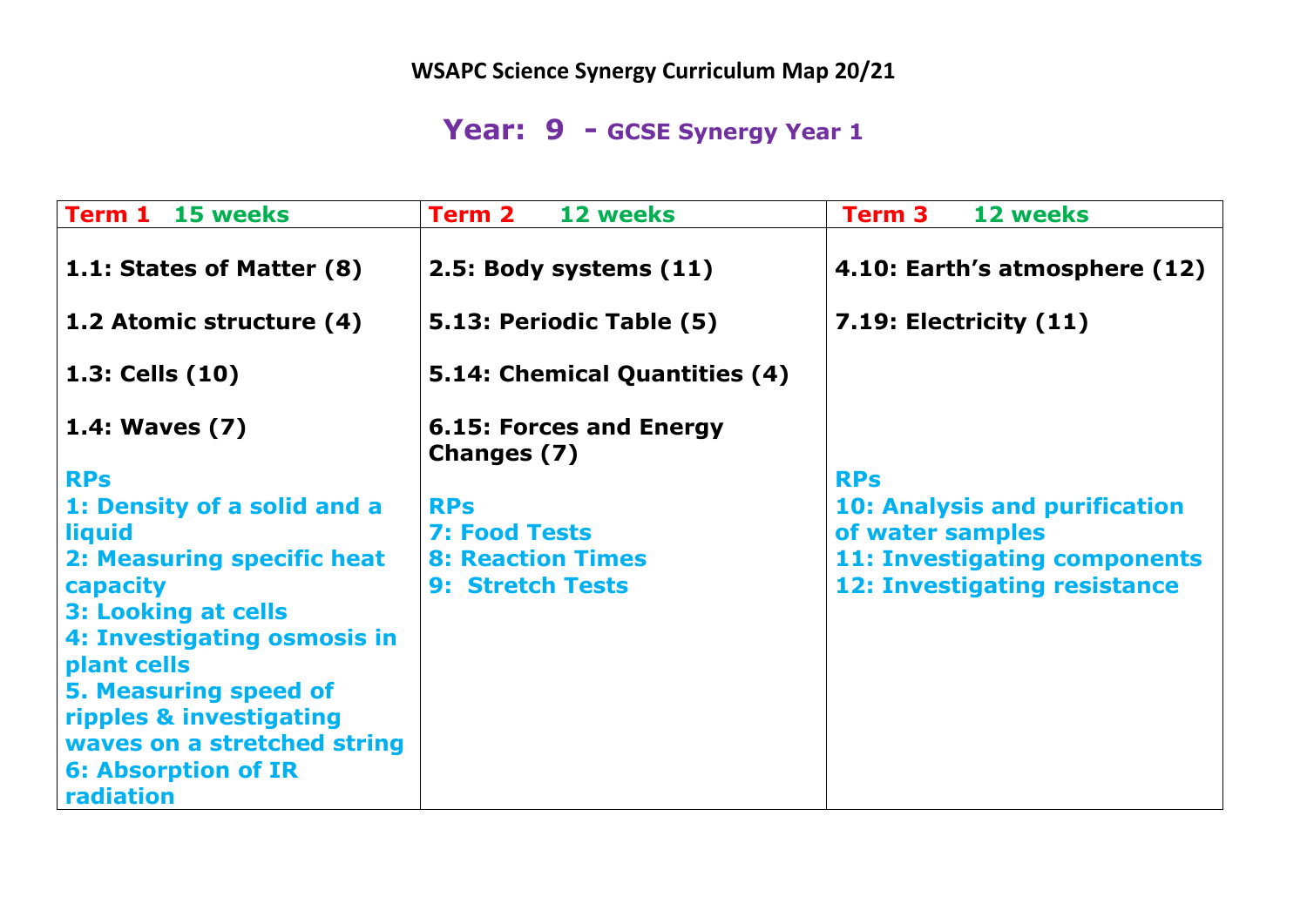## **Year: 10 - GCSE Synergy Year 2**

| Term 1<br>15 weeks                                                                     | <b>12 weeks</b><br><b>Term 2</b>                                                                           | <b>Term 3</b><br><b>12 weeks</b>                          |
|----------------------------------------------------------------------------------------|------------------------------------------------------------------------------------------------------------|-----------------------------------------------------------|
| 3.7: Lifestyle and Health<br>(12)<br>2.6: Photosynthesis (10)<br>7.20: Acids and Bases | 3.9: Preventing, Treating and<br><b>Curing Disease (11)</b><br>6.17: Magnetism and<br>electromagnetism (2) | 4.11: Ecosystems (11)<br>8.24: Resources of materials (7) |
| (5)                                                                                    | 7.21: Rate and Extent of<br><b>Chemical</b>                                                                |                                                           |
| 7.18: Force and motion<br>(8)                                                          | Change (10)                                                                                                |                                                           |
| <b>RPs</b>                                                                             | <b>RPs</b>                                                                                                 | <b>RPs</b>                                                |
| 13: Chromatography and<br><b>R</b> values                                              | <b>18: Concentration and rate of</b><br>reaction                                                           | <b>20: Measuring population size</b>                      |
| 14: Light intensity and                                                                | 19: The effect of pH on amylase                                                                            |                                                           |
| the rate of<br>photosynthesis                                                          |                                                                                                            |                                                           |
| <b>15. Making salts</b>                                                                |                                                                                                            |                                                           |
| <b>16: Investigating</b><br>temperature changes                                        |                                                                                                            |                                                           |